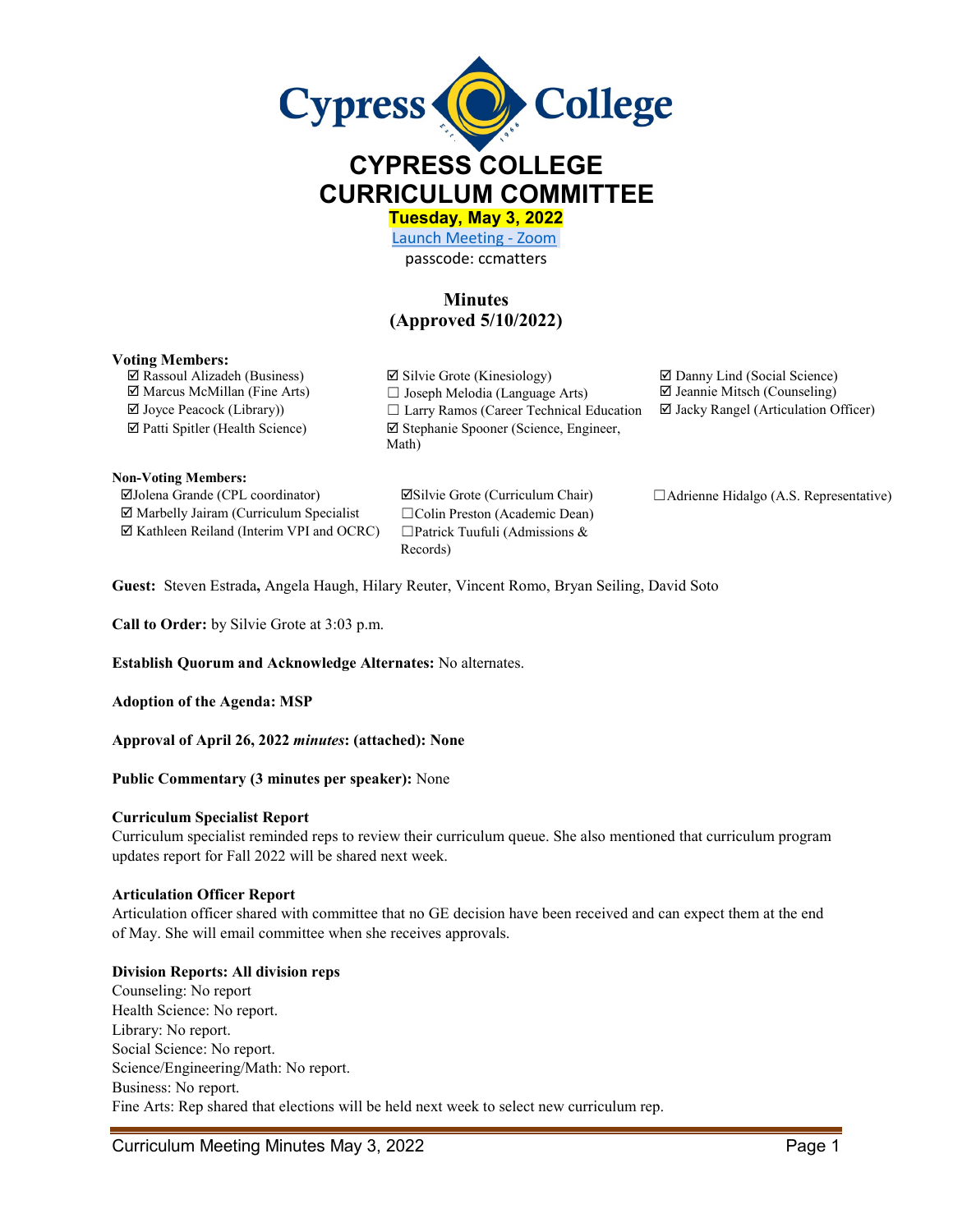Kinesiology: No report. Language Arts: Not present. Career Technical Education: Not present.

#### **CPL Coordinator Report**

Coordinator shared that the Statewide Academic Senate will hold Career and Non-Credit Education Institute next week. Any interested faculty can send an email to interim VPI.

#### **Administration Report**

Interim VPI thanked Jolena Grande on the Baccalaureate Degree presentation that took place last week. She also shared that there is a state-wide support for Dental Hygiene. Next application deadline is due in August. VPI is collecting interests from other disciplines which can be considered for the future.

#### **Chair Report**

Baccalaureate Degree-Chair shared that only 15 proposals will be accepted from State. The Dental Hygiene program is very interested in the next round application and will present next week to the committee.

Distance Education-Chair reminded reps that emergency distance education (E-DE) is very different from our regular distance education (DE). This fall, we will be under regular instruction (non-emergency state). Curriculum specialist will send out a report to deans, DOMS and division reps which will list courses that have been approved for fully and/or partially online mode of instruction.

AB928- Chair shared that a draft about the common pathway should be out by this Friday, May 6th.

Division list- Chair shared that division curriculum list will be out before the summer and will also include program review information.

Chair posed a question about catalog and the District Catalog Coordinator shared that instead of course PDFs that have been distributed for faculty and division reviews in the past, he will send out a link to the catalog. Curriculum workgroup will put together an email to explain the new process. For programs, more discussion will take place with the curriculum work group to coordinate program updates review.

Inclusion, Diversity, Equity, Anti-Racism (IDEA) Ombuds position- Senate passed position and Senate Bylaws were discussed.

## **Extensive Laboratory Committee appointment**

Motion to nominate Stephanie Spooner to represent curriculum committee on the Extensive Lab Committee. This is a 2-year term. **MSP**

## **Other-any additional concerns committee members might want to bring up for items that do not require vote-**None

| <b>NEW COURSES</b>          |                                       |                             |                                                         |                    |                                                         |  |
|-----------------------------|---------------------------------------|-----------------------------|---------------------------------------------------------|--------------------|---------------------------------------------------------|--|
| <b>COURSE ID</b>            | <b>ACTION TAKEN</b>                   | <b>CLASS</b><br><b>SIZE</b> | <b>CLASS SIZE</b><br><b>JUSTIFICATION</b>               | EFF<br><b>DATE</b> | <b>JUSTIFICATION</b>                                    |  |
| CIS 259 C<br>Advanced Cloud | *New course<br>*Materials fee \$3.00  | 35                          | While the instructor does<br>lecture, much of the class | 2023<br>Fall       | A more advanced cloud<br>computing course was           |  |
| Implementation              | *Distance Education: Fully            |                             | time focuses on discussion,                             |                    | recommended by our                                      |  |
| Units: 3<br>Lecture: 2      | and Partially.<br>*Prerequisite: None |                             | group learning, and/or<br>formal/informal student       |                    | industry partners and AWS<br>Academy in order to better |  |
| Laboratory: 3               | *Advisory: CIS 257 C                  |                             | presentations. Evaluation                               |                    | prepare students for job                                |  |
| <b>Action: MSP</b>          | *CSU Transfer                         |                             | primarily through objective                             |                    | readiness on growing market                             |  |
|                             |                                       |                             | exams. Writing assignments<br>are assessed mostly for   |                    | for cloud computing<br>professionals.                   |  |
|                             |                                       |                             | concepts and structure.                                 |                    |                                                         |  |

#### **Approval of Curriculum**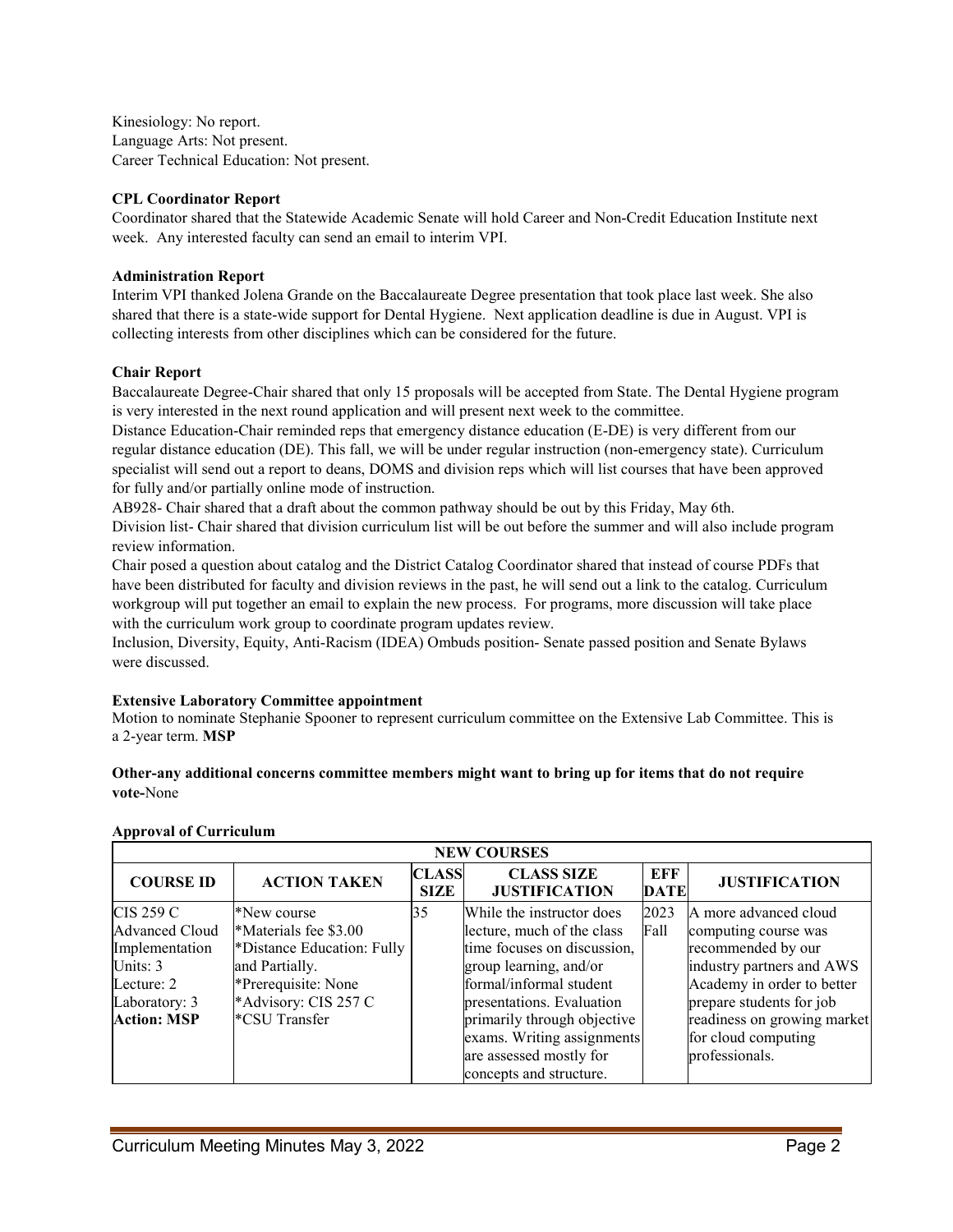| <b>HIST 124 C</b>                                 | *New course                 | 45 | • The primary mode of       | 2023 | This course proposes to      |
|---------------------------------------------------|-----------------------------|----|-----------------------------|------|------------------------------|
| Mexican                                           | *Distance Education: Fully  |    | instruction is lecture and  | Fall | bring a more culturally-     |
| American History                                  | and Partially               |    | may include discussion      |      | responsive curriculum to our |
| Units: 3                                          | *Prerequisite: None         |    | and/or group learning. •    |      | catalog, promoting student   |
| Lecture: 54                                       | *Advisory: Eligibility for  |    | Evaluation primarily        |      | learning and success, while  |
| Laboratory: 0                                     | ENGL 100 C or ENGL 101      |    | through objective exams. •  |      | embracing diversity.         |
| <b>Action: Motion Failed</b>                      | $C$ or ESL 110 $C$          |    | Writing assignments are     |      |                              |
| with<br>$Nay=5$                                   | *UC/CSU Transfer            |    | assessed mostly for         |      |                              |
| $Aye=2$                                           | *AA/AS GE Area: C and D     |    | concepts and structure.     |      |                              |
| Abstain=1                                         | *Social Justice, Equity and |    |                             |      |                              |
| <b>Discussion: Committee</b>                      | Sustainability              |    |                             |      |                              |
| discussed the overlap<br>with ETHS 151 C and      | *CSU GE: Area C, D, and     |    |                             |      |                              |
| ETHS 152 C. Committee                             | <b>US History Group B</b>   |    |                             |      |                              |
| shared concerns about<br>confusion that can occur | *IGETC: Area 3 and 4        |    |                             |      |                              |
| with students.                                    |                             |    |                             |      |                              |
| Originator can bring                              |                             |    |                             |      |                              |
| back this course with<br>updates.                 |                             |    |                             |      |                              |
|                                                   |                             |    |                             |      |                              |
| <b>HIST 125 C</b>                                 | *New course                 | 45 | • The primary mode of       | 2023 | This course proposes to      |
| Diversity of the                                  | *Distance Education: Fully  |    | linstruction is lecture and | Fall | bring a more culturally-     |
| American West                                     | and Partially               |    | may include discussion      |      | responsive curriculum to our |
| Units: 3                                          | *Prerequisite: None         |    | and/or group learning. •    |      | catalog, promoting student   |
| Lecture: 3                                        | *Advisory: Eligibility for  |    | Evaluation primarily        |      | learning and success, while  |
| Laboratory: 0                                     | ENGL 100 C or ENGL 101      |    | through objective exams. •  |      | embracing diversity.         |
| <b>Action: MSP</b>                                | $C$ or ESL 110 $C$          |    | Writing assignments are     |      |                              |
|                                                   | *UC/CSU Transfer            |    | assessed mostly for         |      |                              |
|                                                   | *AA/AS GE Area: C and D     |    | concepts and structure      |      |                              |
|                                                   | *Social Justice, Equity and |    |                             |      |                              |
|                                                   | Sustainability              |    |                             |      |                              |
|                                                   | *CSU GE: Area C, D, and     |    |                             |      |                              |
|                                                   | <b>US History Group B</b>   |    |                             |      |                              |
|                                                   | *IGETC: Area 3 and 4        |    |                             |      |                              |
|                                                   |                             |    |                             |      |                              |

| <b>REVISED COURSES</b>                                                                                                                        |                                                                                                                                     |                             |                                                                                                                                                                                                                                                                                                                                                                         |              |                                                                                                                                                                    |
|-----------------------------------------------------------------------------------------------------------------------------------------------|-------------------------------------------------------------------------------------------------------------------------------------|-----------------------------|-------------------------------------------------------------------------------------------------------------------------------------------------------------------------------------------------------------------------------------------------------------------------------------------------------------------------------------------------------------------------|--------------|--------------------------------------------------------------------------------------------------------------------------------------------------------------------|
| <b>COURSE ID</b>                                                                                                                              | <b>ACTION TAKEN</b>                                                                                                                 | <b>CLASS</b><br><b>SIZE</b> | <b>CLASS SIZE</b><br><b>JUSTIFICATION</b>                                                                                                                                                                                                                                                                                                                               | EFF<br>DATE  | <b>JUSTIFICATION</b>                                                                                                                                               |
| DSST 120 C<br>The History of<br>Disability in<br>the United<br><b>States</b><br>Units: 3<br>Lecture: 3<br>Laboratory: 0<br><b>Action: MSP</b> | *Outline Update<br>*Course prefix updated<br>from COUN to DSST.<br>*TOP Code updated<br>*CIP Code updated<br>*Advisory revalidated. | 35                          | While the instructor does<br>lecture, much of the class time Fall<br>focuses on discussion, group<br>learning, and/or<br>formal/informal student<br>presentations. Evaluation<br>primarily through objective<br>exams. Writing assignments<br>are assessed mostly for<br>concepts and structure. This<br>course was formerly COUN<br>120 C Exploration in<br>Education. | 2023         | Outline, course prefix,<br>advisory revalidated, and<br>TOP/CIP Code updated to<br>better reflect course content.<br>New prefix for new set of<br>proposed courses |
| <b>ENGL 101 C</b><br>Enhanced<br>College<br>Writing                                                                                           | *Outline Update<br>*Removed corequisite<br>*Removed prerequisites                                                                   | 27                          | Evaluation mostly through<br>writing assignments with a<br>minimum of 6000-8000<br>words. Writing assignments                                                                                                                                                                                                                                                           | 2023<br>Fall | Outline, removal of<br>corequisite/prerequisite,<br>adding advisory, and catalog                                                                                   |